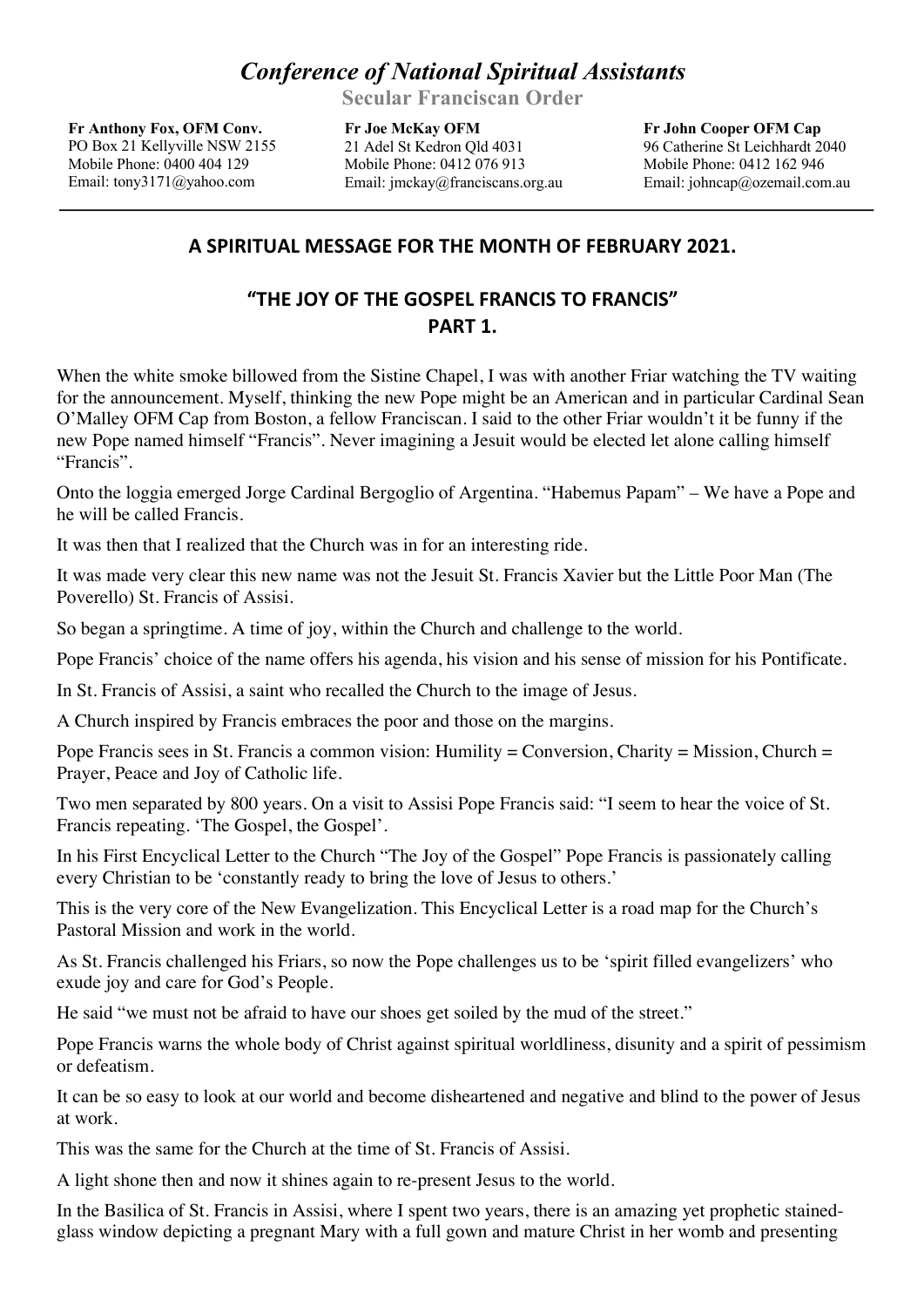Him to the world. Next to this window is another window depicting Jesus pregnant with a fully grown and mature Francis in his womb and presenting him to the world.

Mary through her love and nurturing brought Jesus into the world and guided him to full manhood and maturity so that salvation would be given to the whole world.

Jesus chose the man Francis, and through his love, and nurturing through the Gospels, guided him to spiritual manhood and maturity so that he could re-present Jesus to the whole world.

I think that you could add a third window with Pope Francis now in the womb of Jesus and through his leadership as Pope he is re-presenting Jesus to the whole world.

He calls and challenges all of us who call ourselves as Christians to do the same.

However, there are many differences between these two men also. The most obvious is that St. Francis' life and ministry were completed long ago when he died in the early hours of October 4<sup>th</sup>, 1226.

Pope Francis' ministry is still in the early stages: A work in progress.

It is interesting to note that however how both men captured the attention and sparked the imaginations of the people of their times.

The religious communities of consecrated men and women and the groups of lay people who have sought to follow and imitate St. Francis blossomed and flourished in his lifetime.

Pope Francis was named 'Person of the Year' by Time Magazine just months after his election.

The world is fascinated by these two men. Why?

A biographer of St. Francis wrote: "Everything depends on the awareness we have of our Christianity. For Francis to be a Christian was something just as immense, certain and as startling, glorious to be a human being, a youth, and a man. And because being a Christian is eternal being, and eternal youth, without danger of withering or resignation, his immediate joy was deeper. Not one single year separated him from Christ, the one who had become flesh from the manger; from the Cross. For him, not one speck of dust had settled and the freshness of wonder of the passage of time."

Both men have a sense of immediacy of the Gospel that flows from their awareness of the closeness of God to us through the coming and the presence of Jesus.

It is also the source of the joy that is evident in the lives and messages of both men.

Pope Francis said in an interview in 2013: "It is an encounter with Jesus. God has always sought out his people, led them. Looked after them and promised always to be close to them. Jesus became one of us and suffered the worst death. The message announced to us in the Gospels is a message of joy."

As a Jesuit, Pope Francis is theologically astute and well trained. He has made it a point to see that his Papal teaching, especially in his homilies and audiences are accessible to everyone as St. Francis did whenever he preached.

Like St. Francis, Pope Francis is first and foremost a loyal son of the Church.

Like St. Francis his mission is not to change the Church in anything essential in her nature and structure but to renew the Church.

Like St. Francis to do this Pope Francis relies on the guidance of the Holy Spirit.

Unlike St. Francis as the Vicar of Christ, Pope Francis is blessed with God's guidance and wisdom by the virtue of his Office.

Pope Francis seeks God's wisdom through consultation with others, through his own prayer and insight.

St. Francis honored all men and women, he not only love but respected them. There was never anyone who looked into those deep penetrating eyes without being certain that Francis was interested in him, in his own individual life, from the cradle to the grave, that he himself was valued and taken seriously.

Pope Francis on Divine Mercy Sunday in 2013 said: "For God we are not members, we are important, indeed we are the most important thing to him, even if we are sinners, we are what is closest to his heart."